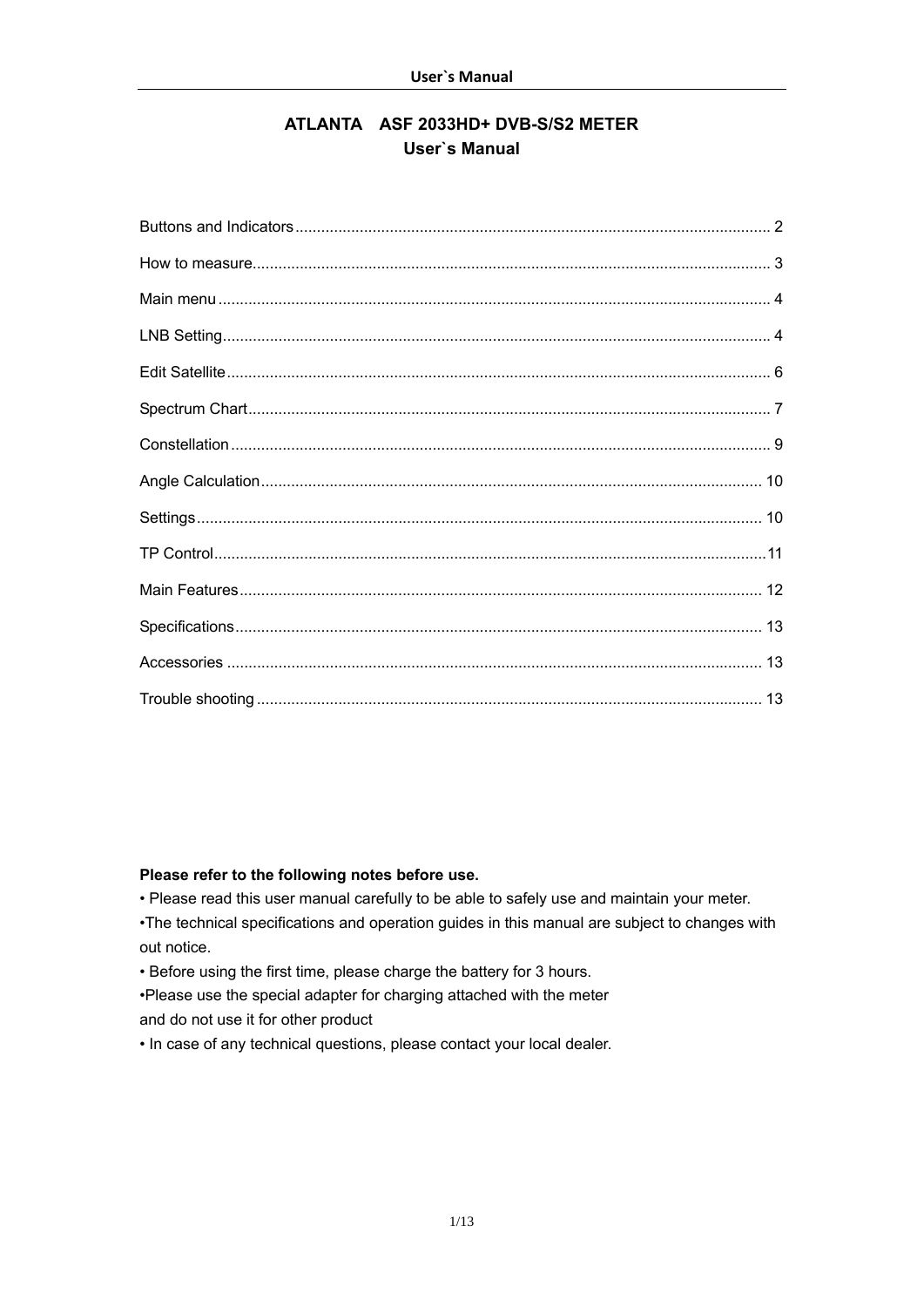# **Buttons and Indicators**



- **1. LNB INPUT:** Signal input port, connects directly to antenna using coaxial cable.
- **2. LCD Screen:** Show menus and parameters.
- **3. Charge Light:**

Red: the battery is being charged;

Blue: the battery is full.

- **4. Warn Light:** Flash if LNB is short connected
- **5. Working Light:** Green: the meter is in working status
- **6. F1:** Turn on/off the screen display
	- **F2:** Enable/disable deep when pressing keys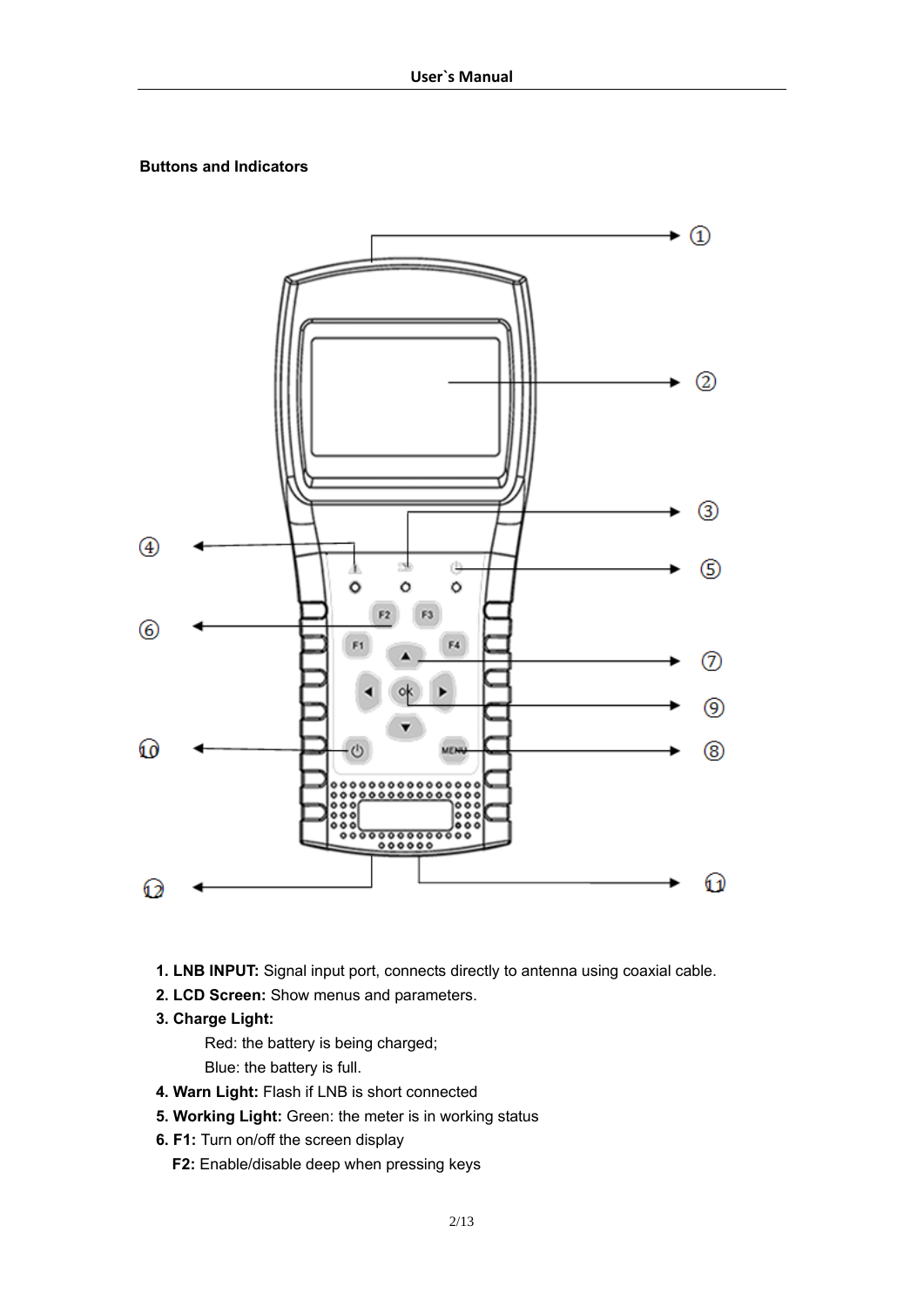- **F3:** Unused with this product
- **F4:** Unused with this product
- **7.** ◄/►**:** Move focus or change value **.** ▲/▼**:** Move focus or change value
- **8. MENU:** Go into main menu or exit from the current menu
- **9. OK:** Confirm
- **10. (1)** : 1. Turn the meter on/off, press and hold for 2 seconds to power on the meter. 2. Show the help bar for each menu.
- **11. Charging:** Connect with the charger cord for charging the equipment.
- **12. Reset:** Reset the meter

#### **How to measure**

Connect the antenna to LNB INPUT port first.

Power on the meter, then FINDER menu will be show on the screen. Press [▲/▼] to switch between Satellite, transponder, LNB type. Press [◄/►] to change the value of focused item. Press [OK] to edit value or enter the data list to select. Please select the correct satellite which the signal cable is connecting to and the correct LNB type of your current LNB antenna. Then switch between transponders to check the signal. The lock status, CNR, PWR, Strength and Quality will be displayed on the screen.

Please refer below descriptions if you want to learn all functions.

### **Finder** menu

The meter will enter this menu first during power on. Press [▲/▼] to switch items and [◄/►] or [OK] to change and edit value of each focused items.



**1**. **Satellite:** The current satellite. Press [**◄/►**] to switch between satellites and press [OK] to enter satellite list to select satellite. Press [OK] button to select the focused satellite and press [MENU] to exit from edit menu. All the other parameters on the menu will be refreshed according to the selected satellite.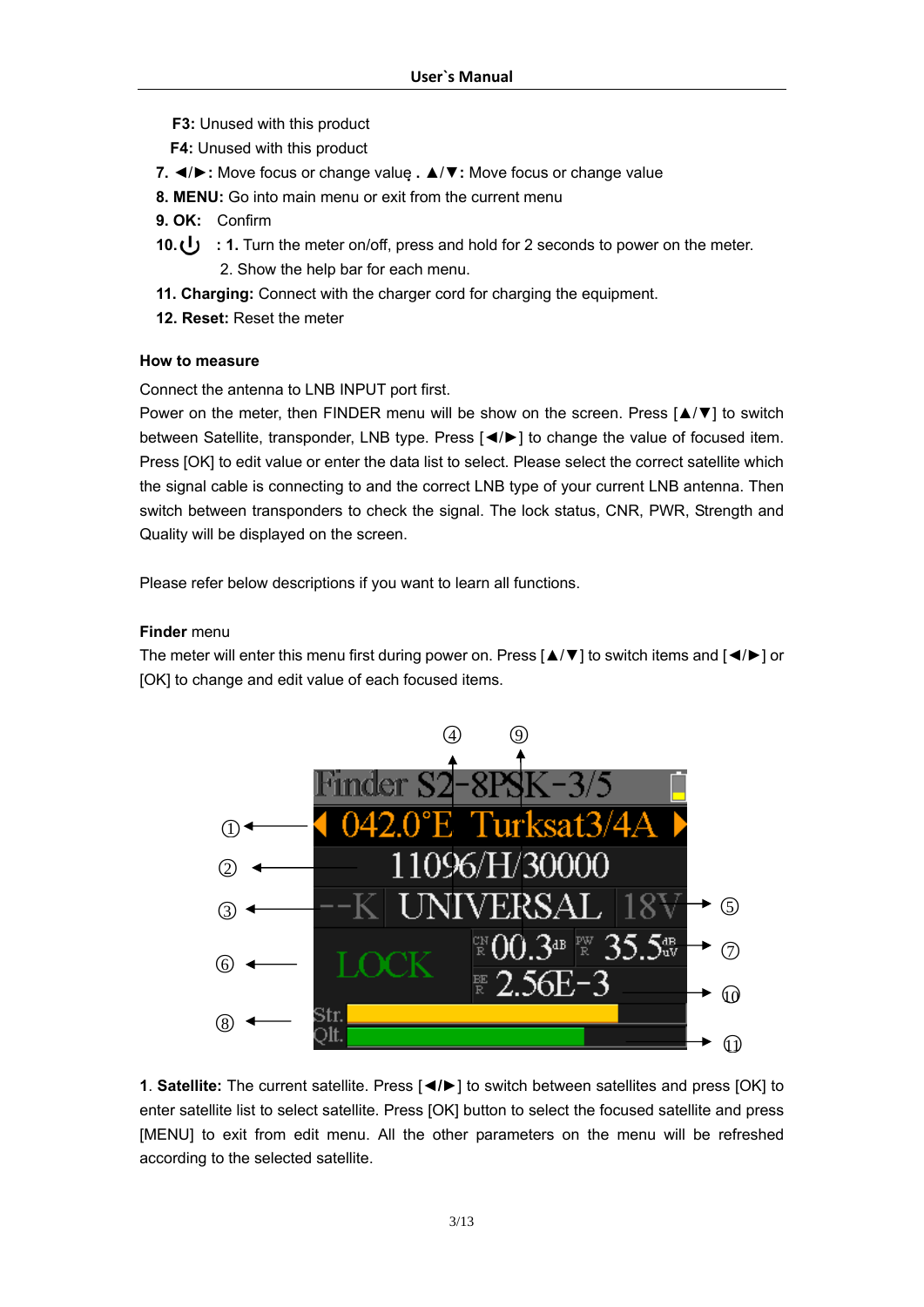**2**. **Transponder:** The current transponder. Press [◄/►] to **s**witch between transponders and press [OK] to enter edit. Press [◄/►] to move curse and [▲/▼] to change value of each focused item in edit menu.

**3**. **22k status:** The 22k current status.

**4**. **LNB type:** The current LNB type. Press [◄/►] to switch between LNB types and press [OK] to enter list to select type.

**5**. **LNB power status:** The current LNB power status.

- 6. **Lock status:** The lock status.
- 7. **PWR:** The power level of signal.
- 8. **STR:** The strength of signal.
- 9. **CNR:** The CNR value of signal.
- 10. **BER:** The BER value of signal.
- 11. **QLT:** The quality value of signal.

#### **Main menu**

Press [MENU] button to enter to main menu in Finder menu and press again to exit. There are six sub-menus in the menu: LNB Setting, Satellite Edit, Spectrum Chart, Constellation, Calculate Angles and System Settings. Press [◄/►] or [▲/▼] to switch between sub-menus and [OK] button to enter sub-menu.



# **LNB Setting**

All the LNB parameters are set in this menu. Such as LNB type, LNB power, 22k, DiSEqC type and motor type.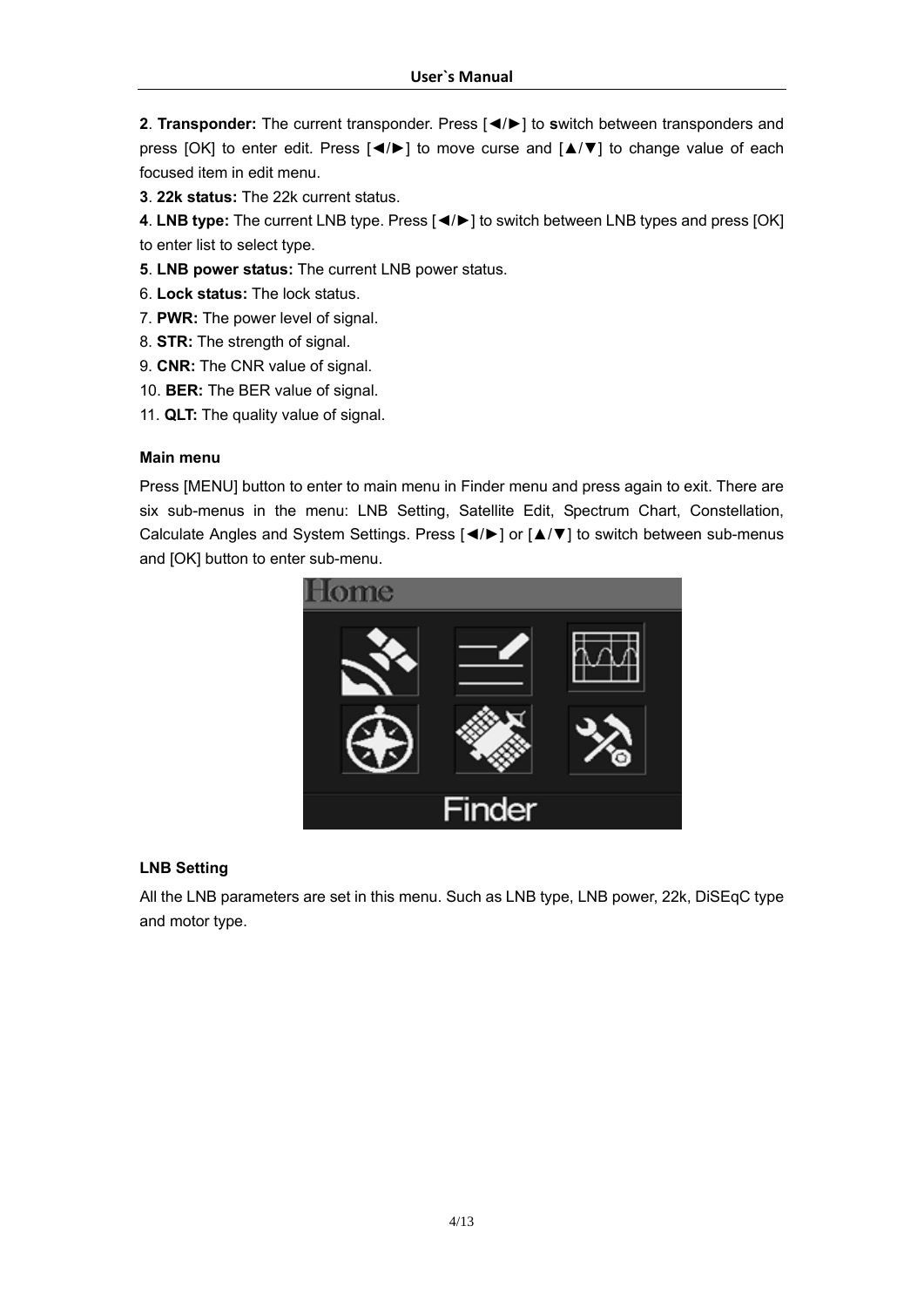

1**. Satellite:** The current satellite. Press [◄/►] to switch between satellites and press [OK] to enter satellite list to select satellite. Press [OK] button to select the focused satellite and press [MENU] to exit from edit menu. All the other parameters on the menu will be refreshed according to the selected satellite.

2**. Transponder:** The current transponder. Press [◄/►] to **s**witch between transponders and press [OK] to enter edit. Press [◄/►] to move curse and [▲/▼] to change value of each focused item in edit menu.

3**. LNB type:** The LNB type. Press [◄/►] to switch between LNB types and press [OK] to enter list to select type.

4. **22K**: The 22k parameter. Press [◄/►] button to switch between Auto, Off and On.

5. **PWR:** The power parameter of the LNB. Press [◄/►] button to switch between Auto, Off, 13v and 18v.

6. DiSEqC **1.0/1.1:** The DiSEqC port setting for DiSEqC 1.0 and 1.1. Press [◄/►] button to switch between ports or press [OK] button to select port in the list.

7. **Motor type:** Set the motor type. Press [◄/►] to switch between Fixed, USALS and DiSEqC 1.2.

# **USALS Setting:**

Press [OK] to enter USALS SETUP menu on Position Type if the type sets to USALS parameters

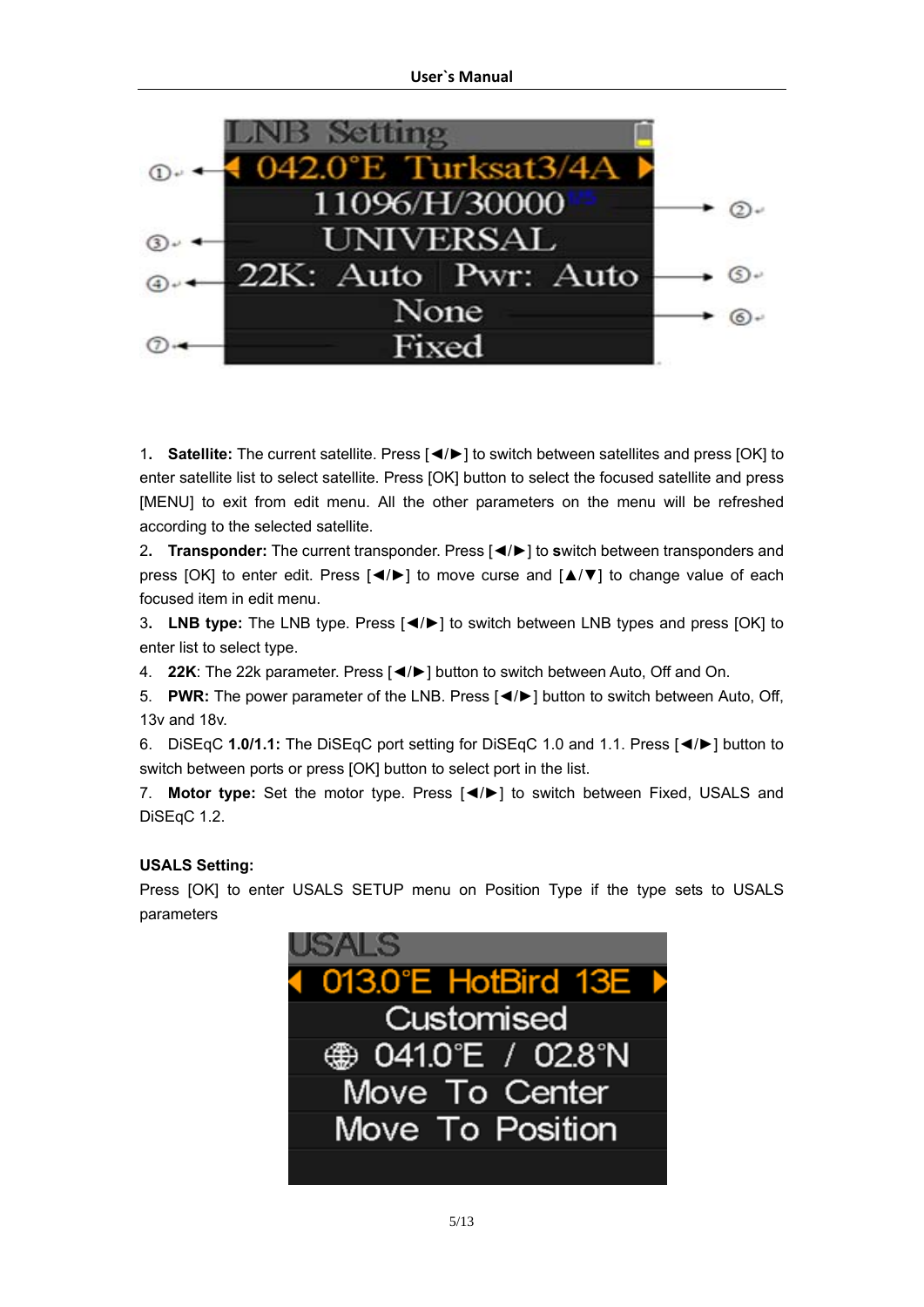- **013.0°E HotBird 13E:** The satellite to be set for. Press [OK] to enter satellite list to list all the available satellites, then press [▲/▼] to navigation and press [OK] to confirm selection. Or press [◀/▶] to switch between satellites.
- **•** Customized: The places list and customize local position manually. Press [◀/▶] to switch between places. Or press [OK] to list all the available places, then press [▲/▼] to navigation and press [OK] to confirm selection.
- z **041.0°E / 02.8°N:** Show the latitude and longitude of local. Or press [OK] to edit the latitude and the longitude if customized if selected.
- **Move to Center:** Press [OK] to move the dish to center
- **Move to position:** Press [OK] to confirm to move to setting position

# **DiSEqC 1.2 Setting:**

Press [OK] to enter DiSEqC 1.2 setting menu on Position Type if the type sets to DiSEqC 1.2

| <b>DiSEqC1.2</b>      |
|-----------------------|
| • Move single step    |
| Move incessantly      |
| Move to center        |
| Limit east Limit west |
| Save and Commit       |
|                       |

- **■** Move single step: Move the motor by step. Press  $\left[ \bigtriangleup \right]$  to move to west or east
- **Move incessantly:** Move the motor incessantly. Press [◀/▶] to move to west or east
- **Move to centre:** Press [OK] to move to centre point
- **Limit east:** Set the move limit to east
- **Limit west:** Set the move limit to west
- **•** Save and Commit: Press [OK] to save current position
- **Str.:** The strength of signal
- QIt.: The quality of signal

# **Edit Satellite**

The parameters of satellite, such as Orbit Position and Transponder can be edited in this menu. All the satellites will be listed in this menu.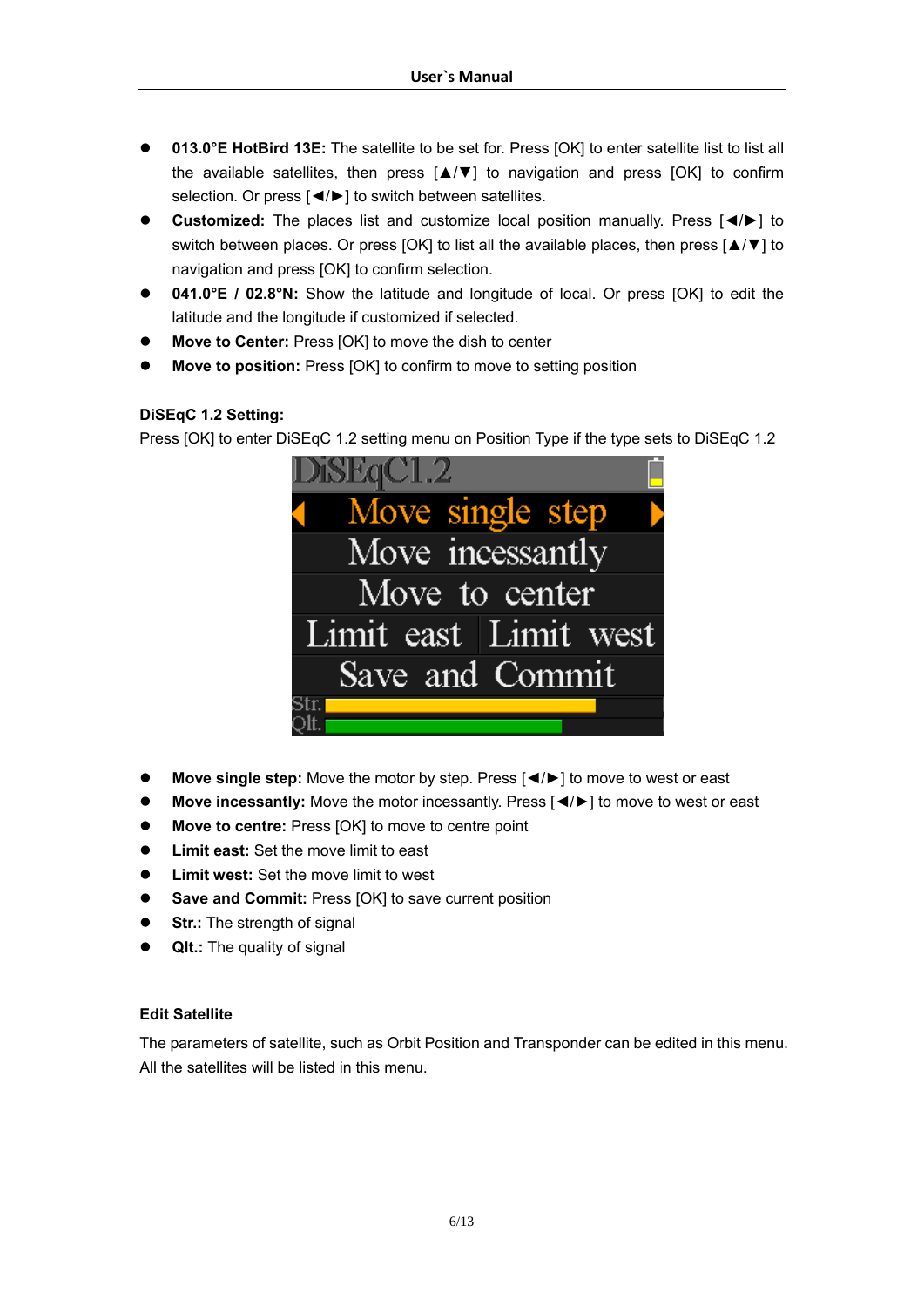| <b>Edit Satellite</b> |                                    |
|-----------------------|------------------------------------|
|                       | $\blacksquare$ 042.0°E Turksat3/4A |
|                       | 013.0°E HotBird 13E                |
|                       | 007.0°E Digiturk 7E                |
|                       | 019.2°E Astra 19E                  |
|                       | 039.0°E Hellas Sat2                |
|                       | 036.0°E Eutelsat 36                |

Press [▲/▼] buttons to move curse in list and press [OK] button to edit.

Press [OK] button to edit the orbit position of current satellite when the curse focusing on the orbit position. And then press [◄/►] to move curse and [▲/▼] to change value of each focused item in edit menu.



Press [OK] button to edit selected transponder. And then press [◄/►] to move curse and [▲/▼] to change value of each focused item in edit menu.



#### **Spectrum Chart**

This menu will show the spectrum chart of setting frequency range on current cable line. Press

7/13  $\circled{1}$   $\circled{2}$ 

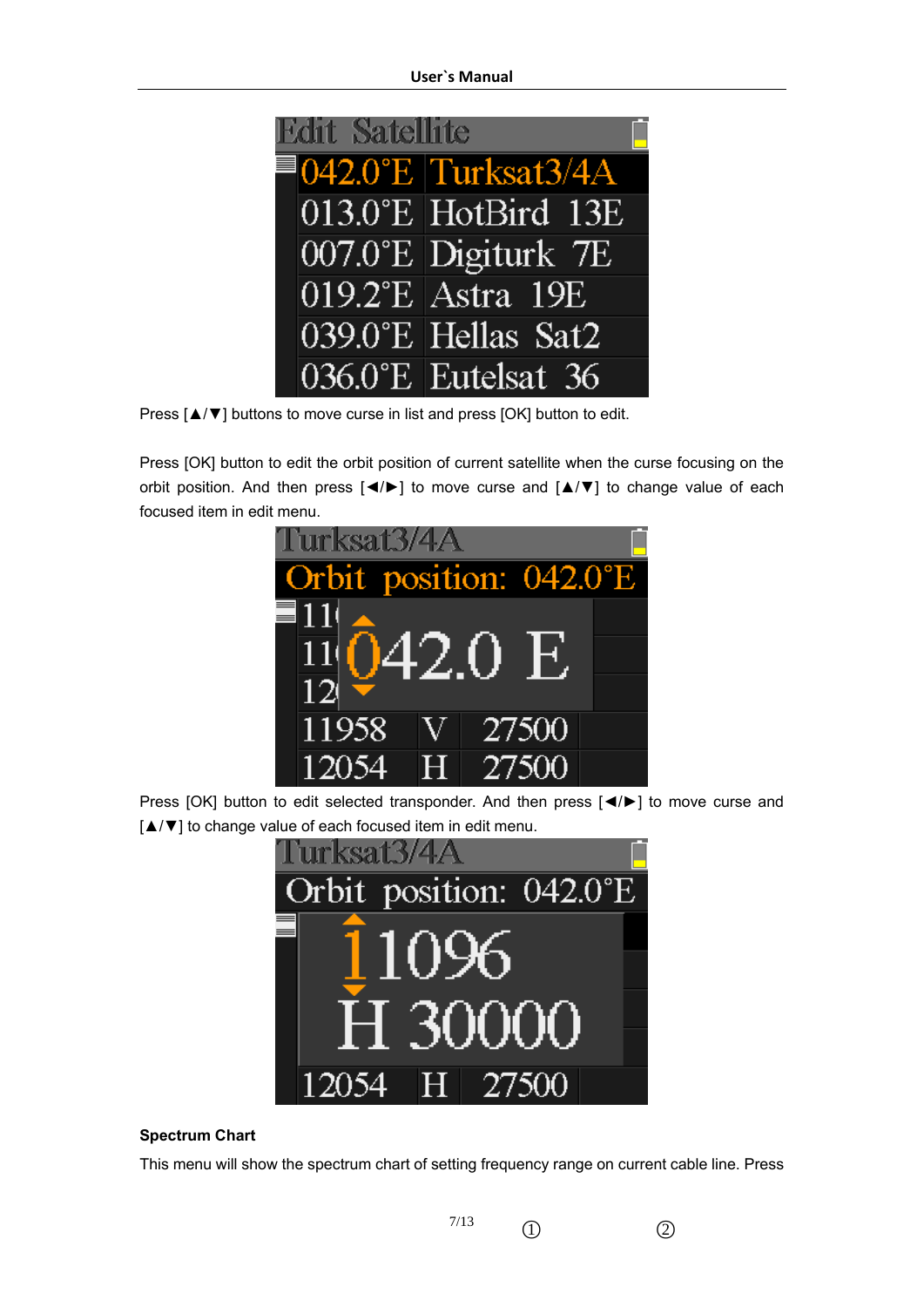[▲/▼] to switch curser focus between Start Frequency, LNB Type, End Frequency, LNB Power/22K and Current Frequency Mark.



- 1. Show the 22k status. –K: 22k off; 22k: 22k on
- 2. Show the RF power output status. The values are: 13V, 18V and OFF
- 3. The range of power level. And the range is  $0 \sim 100$
- 4. The area that shows the spectrum chart
- 5. The current frequency curse, press [◄/►] to set the current frequency.
- 6. The start frequency of the spectrum chart
- 7. The power level value of current frequency
- 8. The end frequency of the spectrum chart
- 9. The current frequency
- 10. The current LNB type mode

Press [OK] button to check whether the current frequency can be locked or not. A dialog will show the locked transponder once it locks. Please see below figure: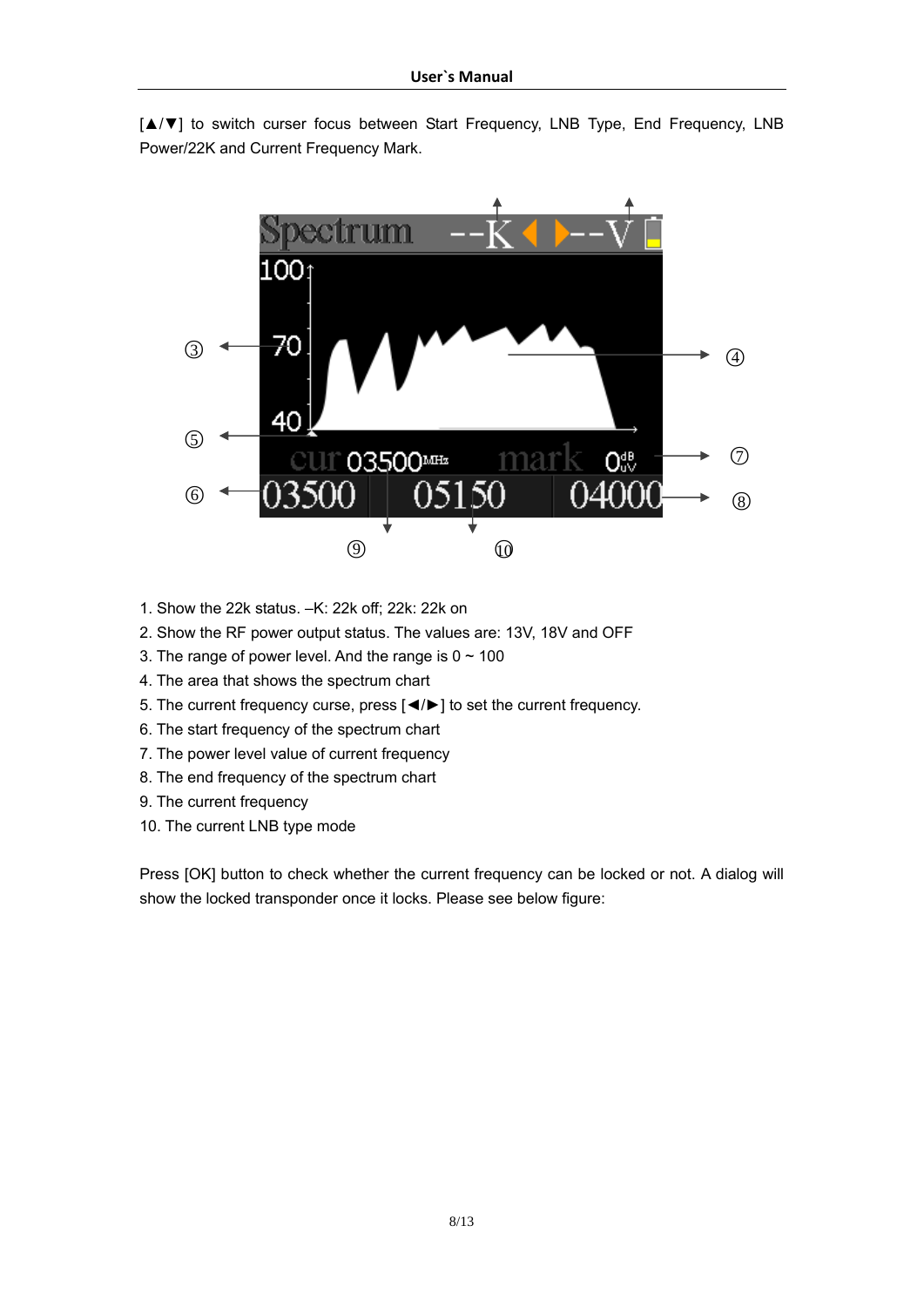

# **Constellation**

Move the curse to Constellation icon and press OK to select satellite and transponder for constellation analyzer. See the figure below:



- 1. The current satellite, press [◄/►] to switch between satellites
- 2. The current transponder, press [◄/►] to switch between transponders of selected satellite
- 3. Constellation button, press [OK] to start and show the constellation
- 4. The strength of signal
- 5. The quality of signal

Below is the constellation menu:

The CNR, Power level and constellation chart will be showed on the menu. Press [OK] to refresh.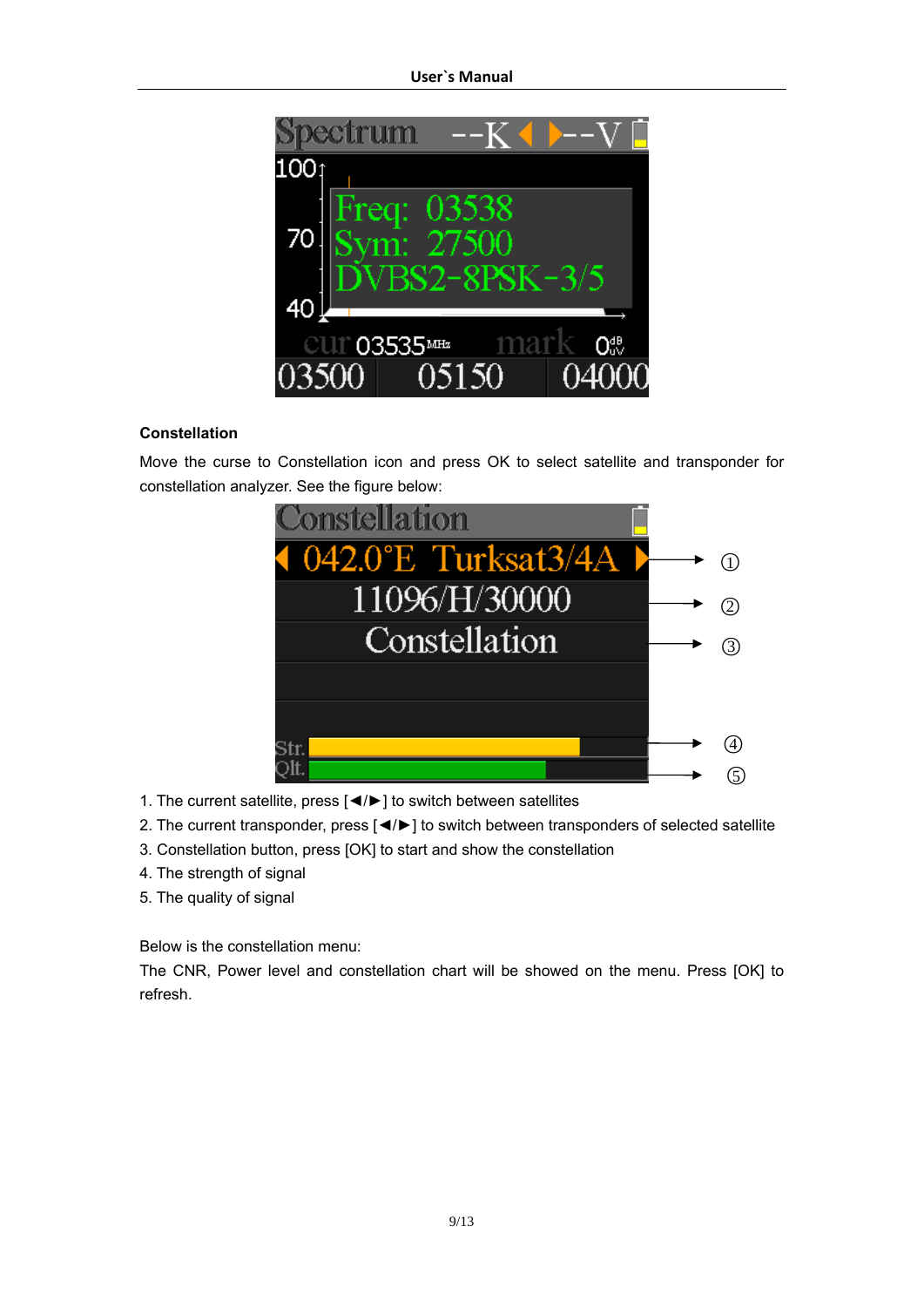

# **Angle Calculation**

The elevation and azimuth of the antenna will be calculated according to the customized longitude and latitude. Please see below figure:



- **068.0°E IS-20:** The satellite to be set. Press  $\left[ \frac{4}{\epsilon} \right]$  to switch between satellites or press [OK] to enter satellite list to help to satellite the right one.
- **Customized:** The place name selection and customize local latitude and longitude manually. Press [OK] to list all the available places and help to select right place.
- **041.0°E** / 02.8°N: Show the latitude and longitude of local. Or press [OK] to edit the latitude and the longitude if customized if selected.
- **58.3°:** The elevation calculated by meter
- 095.4°: The azimuth calculated by meter

#### **Settings**

On this menu, many system parameters can be set. Please see below figure: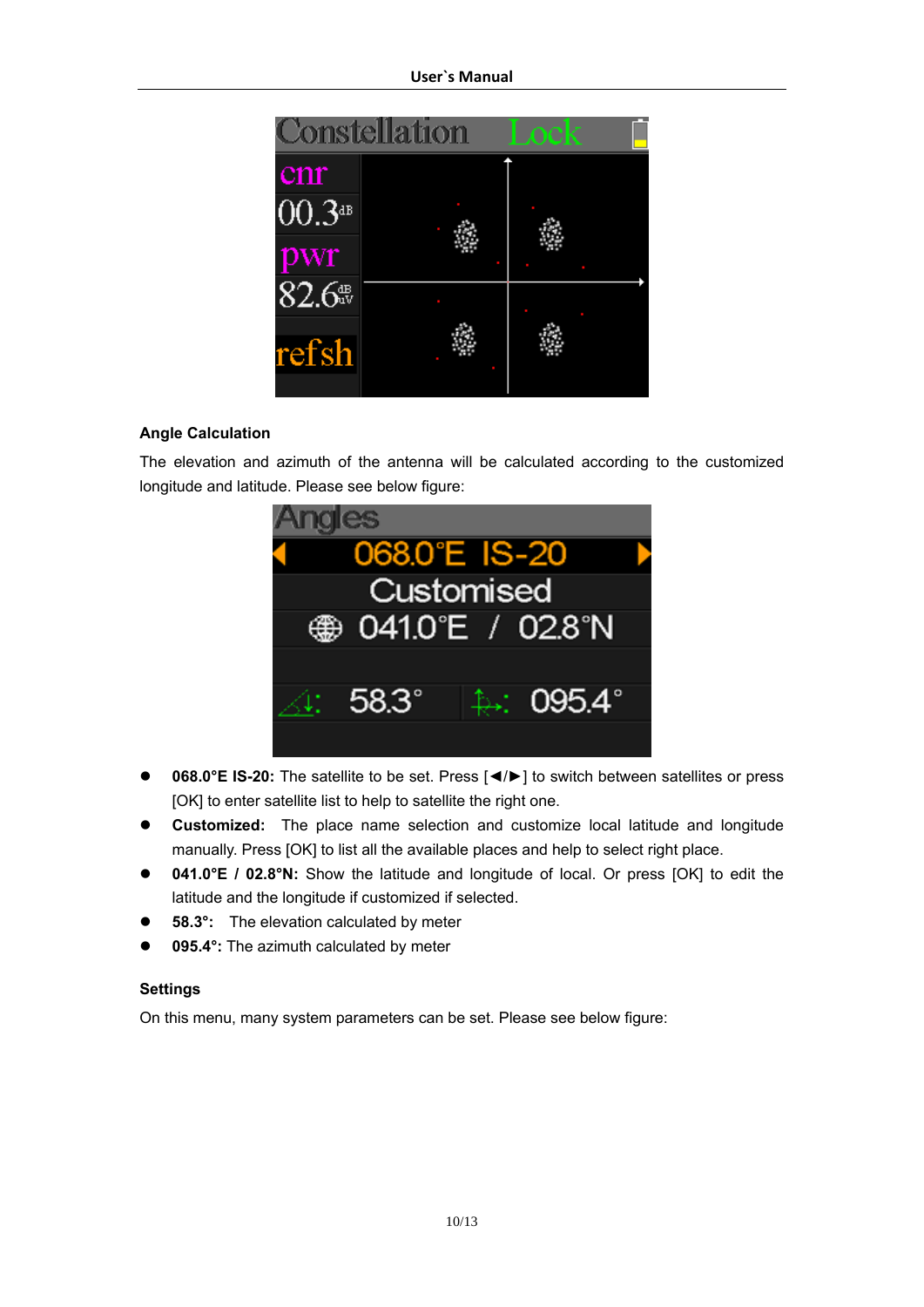| <b>Settings</b> |     |
|-----------------|-----|
| Beep:           | On  |
| Auto Standby:   | Off |
| Language:       | Eng |
| Factory Reset:  |     |
| Hardware Ver:   | 1.1 |
| Software Ver:   | 1 Q |

- z **Beep:** The beep status during pressing keys or when the signal is locking. Press [◄/►] to turn on or turn off beep
- **Auto Standby:** Set the time for meter to enter standby mode automatically. Press [◀/▶] to switch between Off, 10 min, 20 min, 30 min and 60 min
- z **Language:** The language of UI. Press [◄/►] to switch between available languages
- **Factory Reset:** Press [OK] to display a confirm dialog. Then select YES to do a factory reset or select NO to cancel.
- **Hardware Ver:** The version number of hardware
- **Software Ver:** The version number of software

### **TP Control**

TP Control is short for transponder control. Press [F3] in Finder menu to enter this menu. It is very easy and useful to check the output status of each port of Quattro LNB . Press [MENU] to exit to Finder menu. Please see below figure:

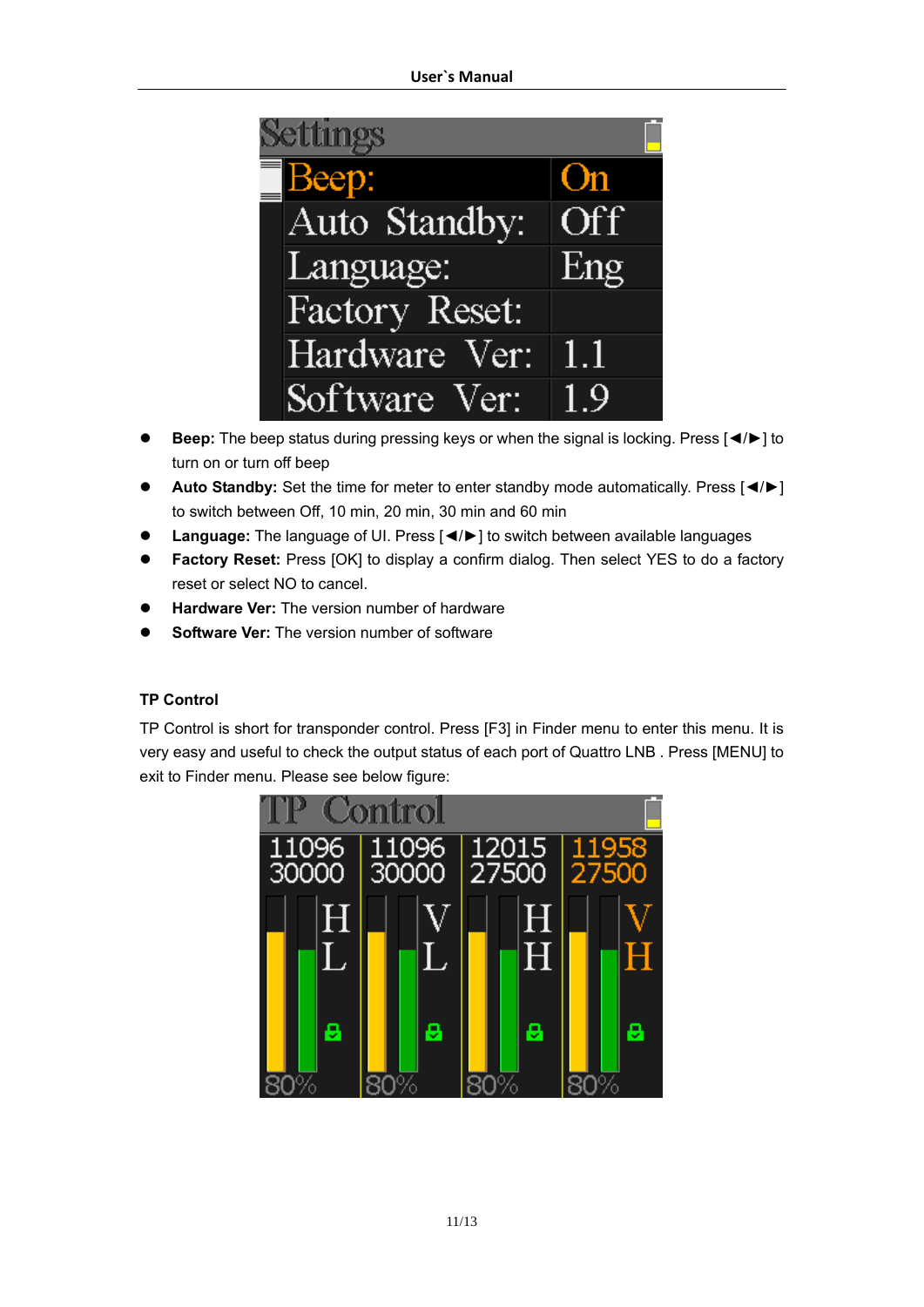### **Main Features**

- Support DVB-S/DVB-S2.
- LNB short-circuit protection and indicator.
- **•** Extremely fast and accurate with high sensitivity.
- Signal level and quantity display together.
- $\bullet$  320  $*$  240 color screen.
- Real time Spectrum-Analyzer.
- Constellation diagram.
- Angle calculation of azimuth, elevation and LNB tilt.
- C/N, BER, Modulation mode display.
- DiSEqC1.0, DiSEqC1.2 supported.
- $\bullet$  Transponder and satellite list editable by user easily.
- Signal lock audible notification: on/off.
- Firmware can be upgraded by USB port.
- Satellite and transponder list can be edited on PC and downloaded by USB port.
- **•** Power-supply100-240V/50/60Hz 12V, 1A.
- $\bullet$  Ultra-long standby, low power consumption.
- Fast charging Li-ion battery can last around 3 hours